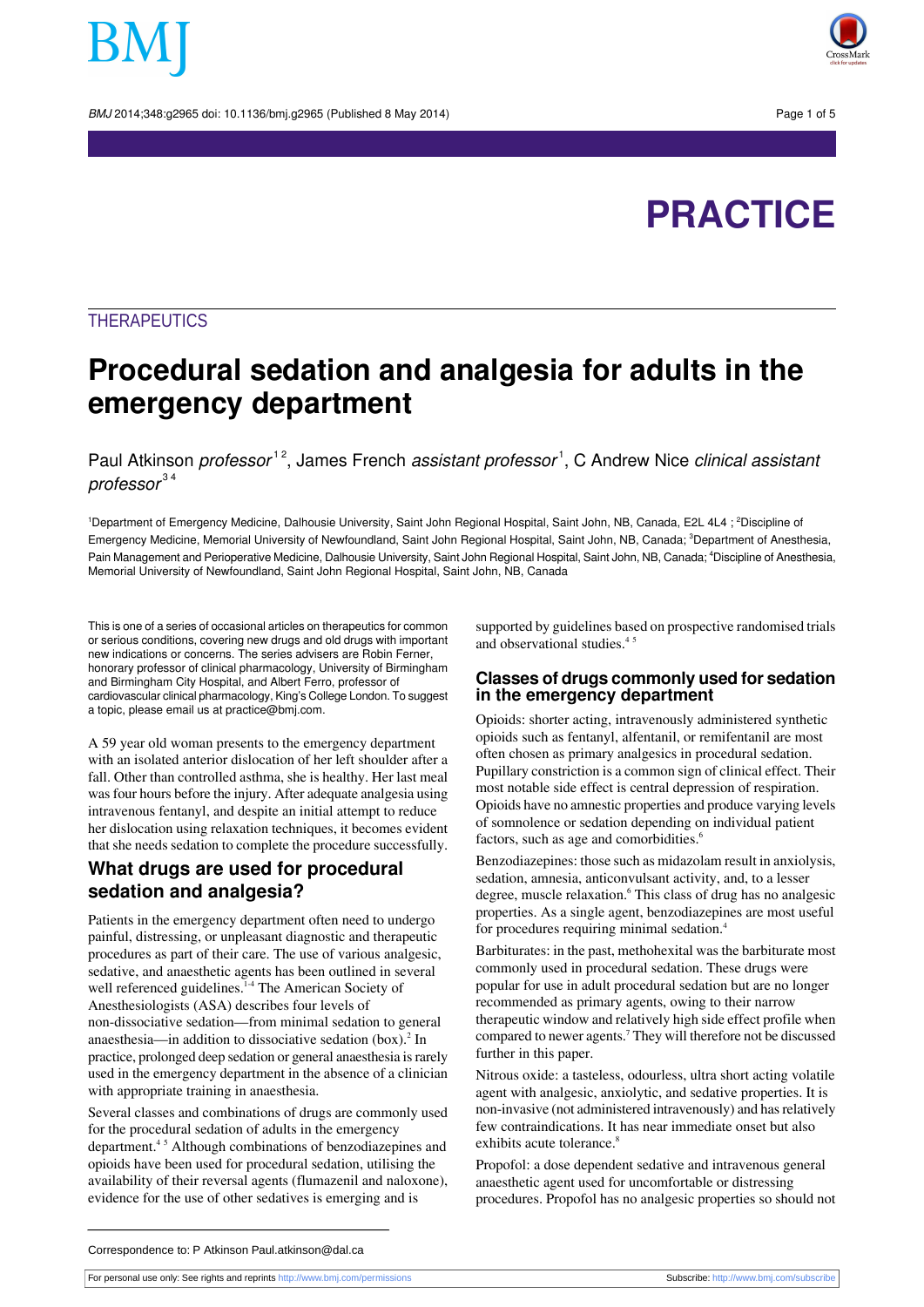#### **Levels of sedation as described by the American Society of Anesthesiologists<sup>2</sup>**

Non-dissociative sedation

- **•** Minimal sedation and analgesia: essentially mild anxiolysis or pain control. Patients respond normally to verbal commands. Example of appropriate use: changing burns dressings
- **•** Moderate sedation and analgesia (formerly known as "conscious sedation"): patients are sleepy but also aroused by voice or light touch. Although their airway and respiration are self maintained, these may be suppressed with deeper levels of sedation (which is a continuum). Example of appropriate use: direct current cardioversion
- **•** Deep sedation and analgesia: patients require painful stimuli to evoke a purposeful response. Airway or ventilator support (or both) may be needed. Example of appropriate use: major joint reduction (dislocated hip prosthesis)
- **•** General anaesthesia: patient has no purposeful response to even repeated painful stimuli. Airway and ventilator support is usually required. Cardiovascular function may also be impaired. Example of appropriate use: not appropriate for general use in the emergency department except during emergency intubation

#### Dissociative sedation

Dissociative sedation is described as a trance-like cataleptic state characterised by profound analgesia and amnesia, with retention of protective airway reflexes, spontaneous respirations, and cardiopulmonary stability. Example of appropriate use: fracture reduction (distal radius fractures in young adults)

be used as a single agent in moderately painful procedures. In subhypnotic doses, propofol has antiemetic and antipruritic properties.<sup>6</sup>

Phencyclidines (ketamine): ketamine is closest to a true "complete" anaesthetic agent in that it produces anxiolysis, amnesia, immobilisation, and profound analgesia.<sup>7</sup> It is suitable for brief, painful procedures requiring sedation.

Etomidate: a fast acting anaesthetic agent with no analgesic properties.<sup>6</sup>

### **How well do sedative agents work?**

There is no standardised definition for successful procedural sedation in the emergency department, other than successful completion of the procedure itself. Success rates therefore do not depend entirely on sedation, but can be affected by technical aspects of the procedure. The American College of Emergency Physicians states that the literature supporting the safety and efficacy of procedural sedation and analgesia in the emergency department is robust.<sup>5</sup> Studies reporting the success rate for completion of orthopaedic procedures in the emergency department vary. A retrospective chart review of 165 patients found that success rates varied from 64% (95% confidence interval 55% to 73%) with midazolam to 96% (77% to 100%) with propofol.<sup>10</sup> In a prospective cohort of 98 adult patients presenting with a dislocated hip prosthesis, a success rate of 96% (90% to 0.99%) was achieved using intravenous morphine and propofol.<sup>11</sup>

A prospective randomised comparison of 214 emergency department patients found that, as well as being equally safe, procedural success rates were similar for etomidate (89%; 81% to 93%) and propofol (97%, 92% to 99%).<sup>12</sup> A prospective cohort of 92 adult patients undergoing procedural sedation had a success rate of 99% (94% to 100%) with intravenous ketamine,<sup>13</sup> and a large randomised control trial of 284 emergency department patients described efficacious sedation rates of 91% (85% to 95%) with ketofol (1:1 mixture of ketamine and propofol) and 89% (83% to 93%) with propofol.<sup>14</sup> A systematic review using pooled data on 228 patients found no significant difference in the effectiveness of midazolam and propofol (effect difference 2.9%,  $-6.5\%$  to 15.2%).<sup>15</sup>

### **How safe are they?**

Potential adverse effects for all sedative agents include loss of airway reflexes and tone, respiratory depression and apnoea, cardiovascular instability, nausea and vomiting, hallucinations, and emergence phenomena. There is a paucity of routinely

collected national safety and efficacy data for procedural sedation in the emergency department.

A systematic review that compared propofol and midazolam in 3300 patients reported no deaths and one serious adverse event where propofol was used (profound desaturation requiring intubation).<sup>15</sup>

A large registry series of 979 adult patients from a Canadian adult tertiary care centre found that adverse effects during procedural sedation and analgesia in the emergency department were rare (incidence ~1.4%) and were of doubtful clinical significance when managed appropriately.<sup>16</sup> The tabl[e⇓](#page-4-0) outlines possible adverse effects in more detail.

In a prospective observational study of 108 patients, propofol induced procedural sedation was reported to have the lowest rate of respiratory depression when compared with methohexital, a fentanyl-midazolam combination, and etomidate. $^{20}$ 

A prospective cohort study of 92 adult patients found that ketamine was safe for adult procedural sedation in the emergency department; no serious adverse effects were associated with its use, although 13% of patients experienced agitation during recovery.<sup>13</sup>

### **How are the drugs administered and what are the precautions?**

#### **General principles**

Although distinctions are made between deep sedation and general anaesthesia, sedation is a continuum where deep sedation may easily lapse into general anaesthesia. Several guidelines based on systematic review of the literature recommend that deep and dissociative sedation are managed with a similar level of governance to that for general anaesthesia.<sup>2-4 21</sup>

International consensus guidelines recommend that minimal sedation—for example, with 50% nitrous oxide-oxygen blends—can be administered by a single physician or nurse practitioner with current life support certification anywhere within the emergency department.<sup>4</sup>

Guidelines recommend that for deeper levels of sedation (moderate and dissociative), using intravenous agents, a physician should be present to administer the sedative, in addition to the practitioner carrying out the procedure.<sup>4</sup> A history and physical examination should be performed before the procedure.<sup>34</sup> Assessment of ASA (physical status classification) grade is recommended, although a retrospective registry analysis showed no correlation between ASA grade and complications in 303 adult patients undergoing deep sedation for hip reduction.<sup>22</sup> Particular attention to airway assessment is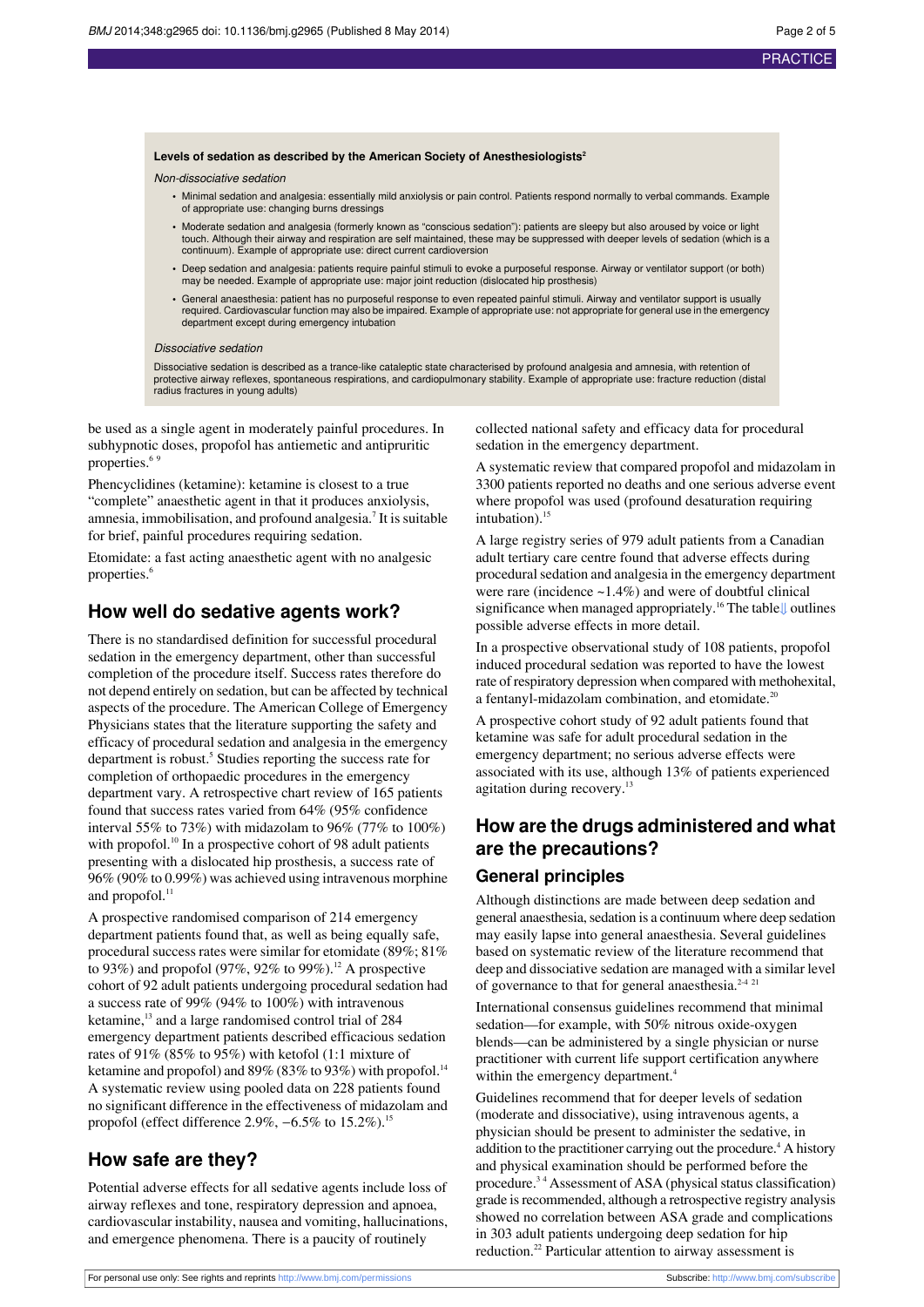recommended. However, a meta-analysis of the components of the "LEMON" airway assessment tool showed poor to moderate discriminative power for identifying difficult laryngoscopy but higher discriminative power when used in combination.<sup>2</sup>

For moderate sedation, resuscitation room facilities are recommended, with continuous cardiac and oxygen saturation monitoring, non-invasive blood pressure monitoring, and consideration of capnography. During deep sedation, capnography is recommended, and competent personnel should be present to provide "cardiopulmonary rescue" in terms of advanced airway management and advanced life support.<sup>34</sup>

A well designed randomised controlled trial showed that capnography may provide early warning of ventilatory changes that could result in hypoxia during sedation of patients receiving supplemental oxygen.<sup>24</sup> This has not been confirmed in patients breathing room air.<sup>25</sup> Ongoing assessment of the level of consciousness using the Glasgow coma scale or sedation scale is recommended; use of the motor component only of the scale is safe and effective in sedated patients.<sup>34</sup>

Consensus guidelines also recommend the checking of equipment, careful management of drugs, optimal patient positioning, pre-procedural fasting for deeper sedation other than in emergency situations, careful documentation, post-sedation advice, and audit of standards.<sup>4</sup> There are no published checklists that refer directly to sedation, but checklists are now widely used in operating theatres and before pre-hospital emergency anaesthesia, and these have been shown, in uncontrolled trials, to improve patient safety.<sup>26</sup>

#### **Specific advice**

Patients in pain should be provided with analgesia before proceeding to sedation.<sup>4</sup> The intravenous route is generally the most predictable and reliable method of administration for most of these agents. Local factors, including availability, familiarity, and clinical experience will affect drug choice, as will safety, effectiveness, and cost factors. The table summarises advice on selection, administration, and cautions.

### **How cost effective is procedural sedation and analgesia?**

There may be cost savings associated with providing sedation in the emergency department for procedures that can be performed safely in either the emergency department or the operating theatre, as well as with certain drug choices. A matched cohort economic evaluation comparing children who were sedated in the emergency department with those who were admitted to theatre in 2010 estimated that each sedation in the emergency department saved £614 (€746; \$1033) (95% confidence interval £441 to £787).<sup>2</sup>

A cost effectiveness analysis showed that choosing a sedation strategy with propofol over midazolam resulted in average savings of \$17.33 (\$10.44 to \$24.13) per sedation performed.<sup>28</sup>

### **Case resolution**

Because the patient has already received intravenous fentanyl, various options are available to sedate her for shoulder relocation. Nitrous oxide may provide enough sedative effect. Propofol could also be used because the procedure is short. Had she not just received intravenous fentanyl, administration of a sub-dissociative dose of ketamine analgesia with propofol sedation would be an ideal combination.

Contributors: PA, JF, and CAN jointly wrote the first draft of the paper and revised subsequent versions. Kathleen Gadd performed the literature search. PA is guarantor.

Competing interests: We have read and understood BMJ policy on declaration of interests and declare the following interests: None.

Provenance and peer review: Commissioned; externally peer reviewed. Patient consent not required (patient anonymised, dead, or hypothetical).

- 1 Baker SN, Weant KA. Procedural sedation and analgesia in the emergency department. J Pharm Prac 2011;24:189-95.
- 2 American Society of Anesthesiologists Task Force on Sedation and Analgesia by Non-Anesthesiologists. Practice guidelines for sedation and analgesia by non-anesthesiologists. Anesthesiology 2002;96:1004-17.
- 3 Godwin SA, Caro DA, Wolf SJ, Jagoda AS, Charles R, Marett BE, et al. Clinical policy: procedural sedation and analgesia in the emergency department. Ann Emerg Med 2005;45:177-96.
- 4 Royal College of Anaesthetists and College of Emergency Medicine. Safe sedation of adults in the emergency department. 2012. [www.rcoa.ac.uk/system/files/CSQ-SEDATION-](http://www.rcoa.ac.uk/system/files/CSQ-SEDATION-ED2012.pdf)[ED2012.pdf](http://www.rcoa.ac.uk/system/files/CSQ-SEDATION-ED2012.pdf).
- 5 O'Connor RE, Sama A, Burton JH, Callaham ML, House HR, Jaquis WP, et al. Procedural sedation and analgesia in the emergency department: recommendations for physician credentialing, privileging, and practice. Ann Emerg Med 2011;58:365-70.
- 6 Stoelting RK, Hillier SC. Pharmacology and physiology in anesthetic practice.4th ed. Lippincott Williams & Wilkins, 2006.
- 7 Tobias JD, Leder M. Procedural sedation: a review of sedative agents, monitoring and management of complications. Saudi J Anesth 2011;5:395-410.
- 8 O'Sullivan I, Benger J. Nitrous oxide in emergency medicine. Emerg Med J 2003:20:214-7. 9 Frank RL. Procedural sedation in adults. Wolfson AB, ed. UpToDate 2013. www.uptodate [com/contents/procedural-sedation-in-adults.](http://www.uptodate.com/contents/procedural-sedation-in-adults)
- 10 Gagg J, Jones L, Shingler G, Bothma N, Simpkins H, Gill S, et al. Door to relocation time for dislocated hip prosthesis: multicentre comparison of emergency department procedural sedation versus theatre-based general anaesthesia. Emerg Med J 2009;26:39-40.
- 11 Mathieu N, Jones L, Harris A, Hudson A, McLauchlan C, Riou P, et al. Is propofol a safe and effective sedative for relocating hip prostheses? Emerg Med J 2009;26:37-8.
- 12 Miner JR, Danahy M, Moch A, Biros M. Randomized clinical trial of etomidate versus propofol for procedural sedation in the emergency department. Ann Emerg Med 2007;49:15-22.
- 13 Newton A, Fitton L. Intravenous ketamine for adult procedural sedation in the emergency department: a prospective cohort study. Emerg Med J 2008;25:498-501.
- 14 Andolfatto G, Abu-Laban RB, Zed PJ, Staniforth SM, Stackhouse S, Moadebi S, et al. Ketamine-propofol combination (ketofol) versus propofol alone for emergency department procedural sedation and analgesia: a randomized double-blind trial. Ann Emerg Med 2012;59:504-12.
- 15 Hohl CM, Sadatsafavi M, Nosyk B, Anis AH. Safety and clinical effectiveness of midazolam versus propofol for procedural sedation in the emergency department: a systematic review. Acad Emerg Med 2008;15:1-8.
- 16 Campbell SG, Magee KD, Kovacs GJ, Petrie DA, Tallon JM, McKinley R, et al. Procedural sedation and analgesia in a Canadian adult tertiary care emergency department: a case series. Can J Emerg Med 2006;8:85-93.
- 17 WHO. 36<sup>th</sup> ECDD 2006/4.3. Critical review of ketamine. 2006. [www.who.int/medicines/](http://www.who.int/medicines/areas/quality_safety/4.3KetamineCritReview.pdf) [areas/quality\\_safety/4.3KetamineCritReview.pdf](http://www.who.int/medicines/areas/quality_safety/4.3KetamineCritReview.pdf).
- 18 Messenger DW, Murray HE, Dungey PE, Vlymen JV, Sivilotti Marco LA. Subdissociative-dose ketamine versus fentanyl for analgesia during propofol procedural sedation: a randomized clinical trial. Acad Emerg Med 2008;15:877-86.
- 19 Reves JG, Glass PSA, Lubarsky DA, McEvoy MD, Martinez-Ruiz R. Intravenous anesthetics. In: Miller RD, Eriksson LI, Fleisher L, Wiener-Kronish JP, Young WL, eds. Miller's anesthesia. 7th ed. Churchill-Livingstone Elsevier, 2010.
- 20 Miner JR, Biros MH, Heegaard W, Plummer D. Bispectral electroencephalographic analysis of patients undergoing procedural sedation in the emergency department. Acad Emerg Med 2003;10:638-43.
- 21 Mellin-Olsen J, Staender S, Whitaker DK, Smith AF. The Helsinki Declaration on patient safety in anaesthesiology. Eur J Anaesthesiol 2010;27:592-7.
- 22 Dawson N, Dewar A, Gray A, Leal A; Emergency Medicine Research Group, Edinburgh. Association between ASA grade and complication rate in patients receiving procedural sedation for relocation of dislocated hip prostheses in a UK emergency department. Emerg Med J 2014;31:207-9.
- 23 Shiga T, Wajima Z, Inoue T, Sakamoto A. Predicting difficult intubation in apparently normal patients: a meta-analysis of bedside screening test performance. Anesthesiology 2005;103:429-37.
- 24 Deitch K, Miner J, Chudnofsky CR, Dominici P, Latta D. Does end tidal CO2 monitoring during emergency department procedural sedation and analgesia with propofol decrease the incidence of hypoxic events? A randomized controlled trial. Ann Emerg Med 2010;55:258-64.
- 25 Sivilotti MLA, Messenger DW, van Vlymen J, Dungey PE, Murray HE. A comparative evaluation of capnometry versus pulse oximetry during procedural sedation and analgesia on room air. Can J Emerg Med 2010;12:397-404.
- Neily J, Mills PD, Young-Xu Y, Carney BT, West P, Berger DH, et al. Association between implementation of a medical team training program and surgical mortality. JAMA 2010;304:1693-700.
- 27 Boyle,A, Dixon,V, Fenu E, Heinz, P. Sedation of children in the emergency department for short painful procedures compared with theatre, how much does it save? Economic evaluation. Emerg Med J 2011;28:383-6.
- 28 Hohl CM, Sadatsafavi M, Nosyk B, Anis AH. A cost-effectiveness analysis of propofol versus midazolam for procedural sedation in the emergency department. Acad Emerg Med 2008;15:32-9.

#### Cite this as: BMJ 2014;348:g2965

© BMJ Publishing Group Ltd 2014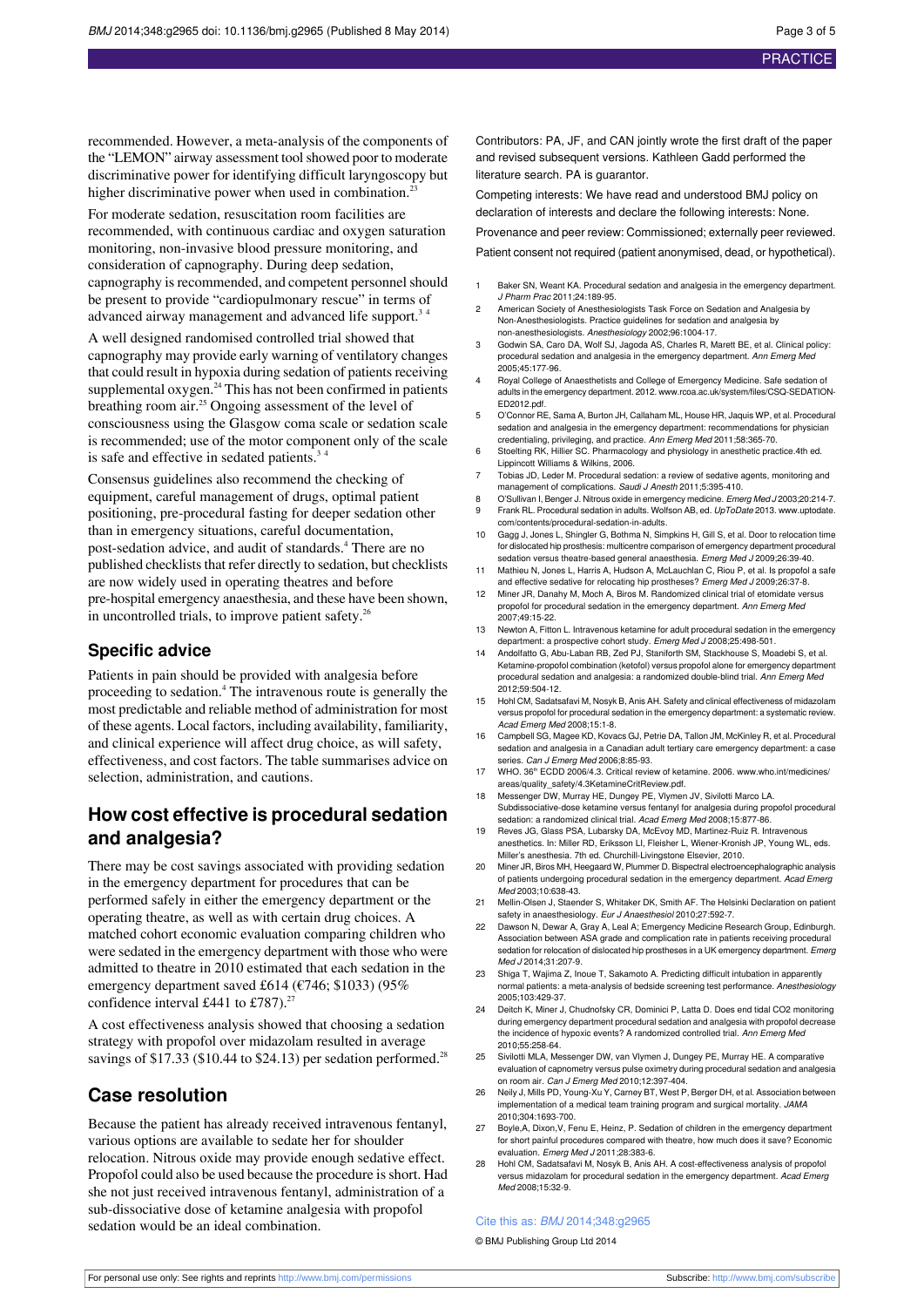#### **Tips for patients**

Different drugs are available to help avoid awareness of painful procedures in the emergency department. These are usually injected into a vein, but occasionally they may be inhaled as a gas or swallowed as a pill

Painkillers or analgesic agents such as fentanyl or morphine reduce pain without causing unconsciousness

Sedative agents such as propofol, midazolam, or etomidate make you sleepy and unaware of the procedure. You may not remember events for a few minutes after receiving these drugs. Ketamine is another drug that "dissociates" you from feeling discomfort. You will be able to respond after receiving this drug but will not feel the pain of the procedure

Although these drugs may rarely cause side effects such as nausea, vomiting, altered perception of reality, or hallucinations on waking,<br>and occasionally may affect your breathing, these effects are minimised by careful mo

Your sedation in the emergency department will be performed in a fully monitored setting by staff dedicated to the sedation as well as to the procedure